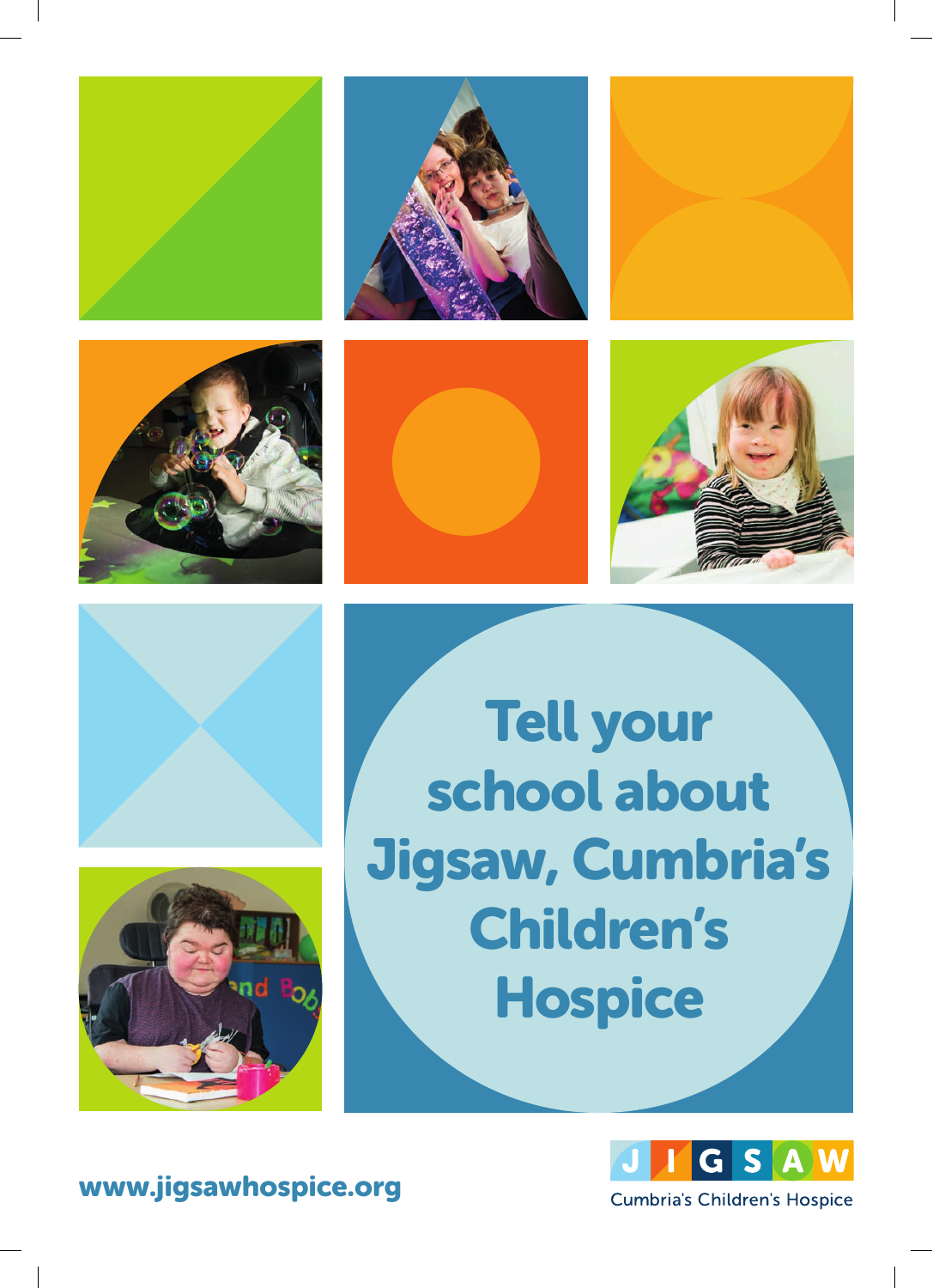# What is Jigsaw?

Jigsaw is the children's hospice for Cumbria. From Workington to Appleby, Barrow-in-Furness to Carlisle, Jigsaw provides unique care and support to children and young adults with life limiting illnesses.

Our dedicated team of trained and highly skilled nurses, health care assistants and activity co-ordinators provide the individualised, complex nursing and therapeutic support each child and young adult needs – giving them the chance to have the childhood experiences we would all want for our own children. Jigsaw's care is offered for free and without obligation.

Our ethos is to work in partnership with the children and young adults, their family, carers and other professionals. We aim to maintain the children and young adult's normal routine and make each stay as special and as enjoyable as possible.

# Why we need your help? We need to raise

We want everyone in our communities to know about the work Jigsaw does for children and young people. We would love your school to get involved with helping us tell more people about Jigsaw, whether it's just through raising awareness or taking part in our fundraising activities.

#### With your help we can;

Provide one to one care for children and young adults with life limiting illnesses.



Create a home from home environment which allows our nurses to match the children and young adults home routine



Offer friendship with practical, emotional and spiritual support for our families

Provide Sibling Support Days for our children and young adults brother and sisters.

Did you know?

£2,126.46 to pay for one day of care, support and activities.

Jigsaw is Cumbria's Children's Hospice where we provide care for 60 children.

We have a dedicated team of staff and volunteers.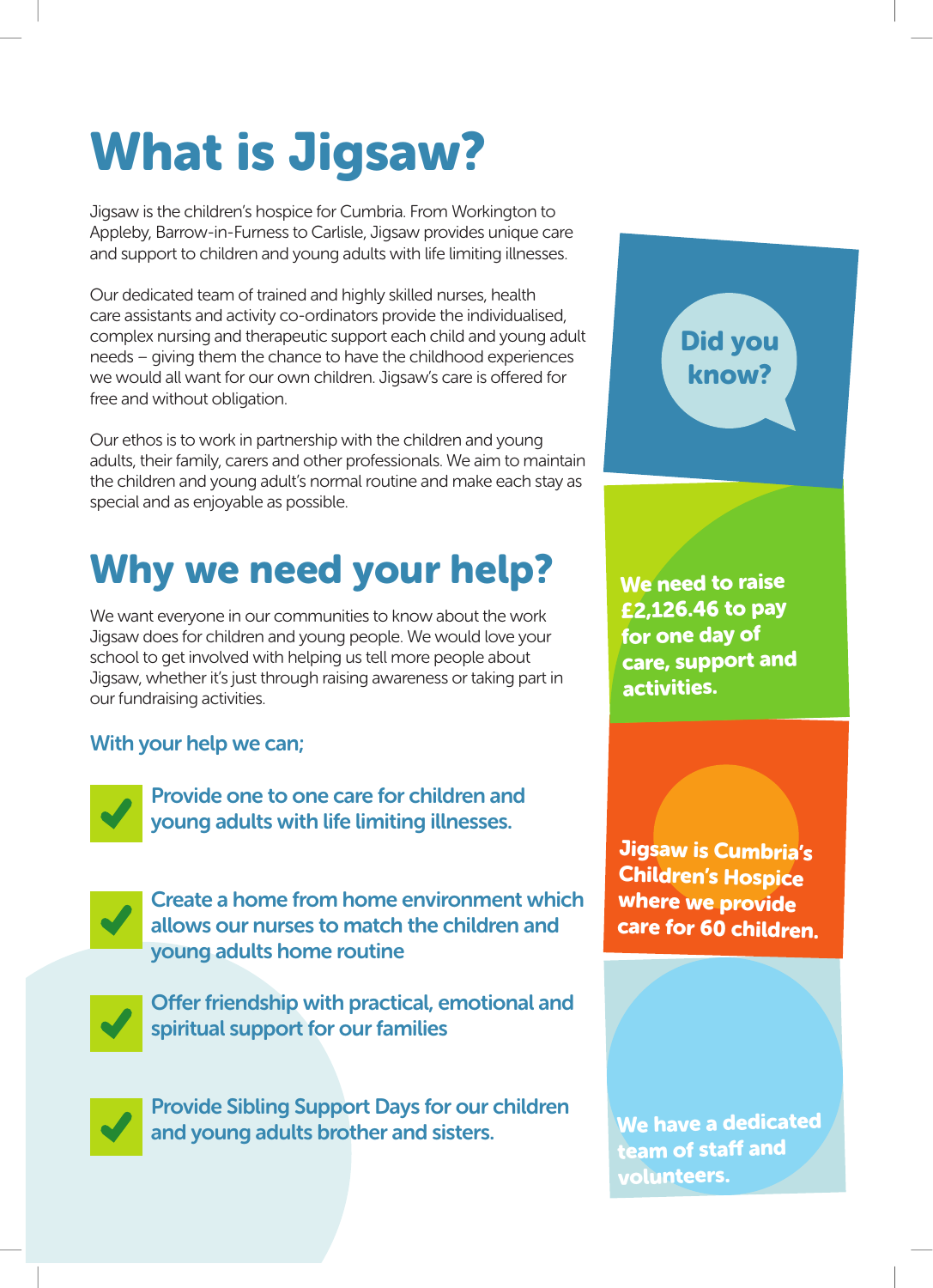

# How you can help

We receive only 20% of our running costs from the NHS - this leaves a whopping 80% for us to raise ourselves in order for us to provide the very best care for our community,

We'd be delighted if you are able to help us in anyway; whether it's making a donation, collecting small change in a home money box, organising your own event or taking part in one of ours; your effort means an awful lot to us.

### How the money you raise will help

£807 will pay for one day care session at Jigsaw

£2,126.46 will pay for one day of care, support and activities at **Jigsaw**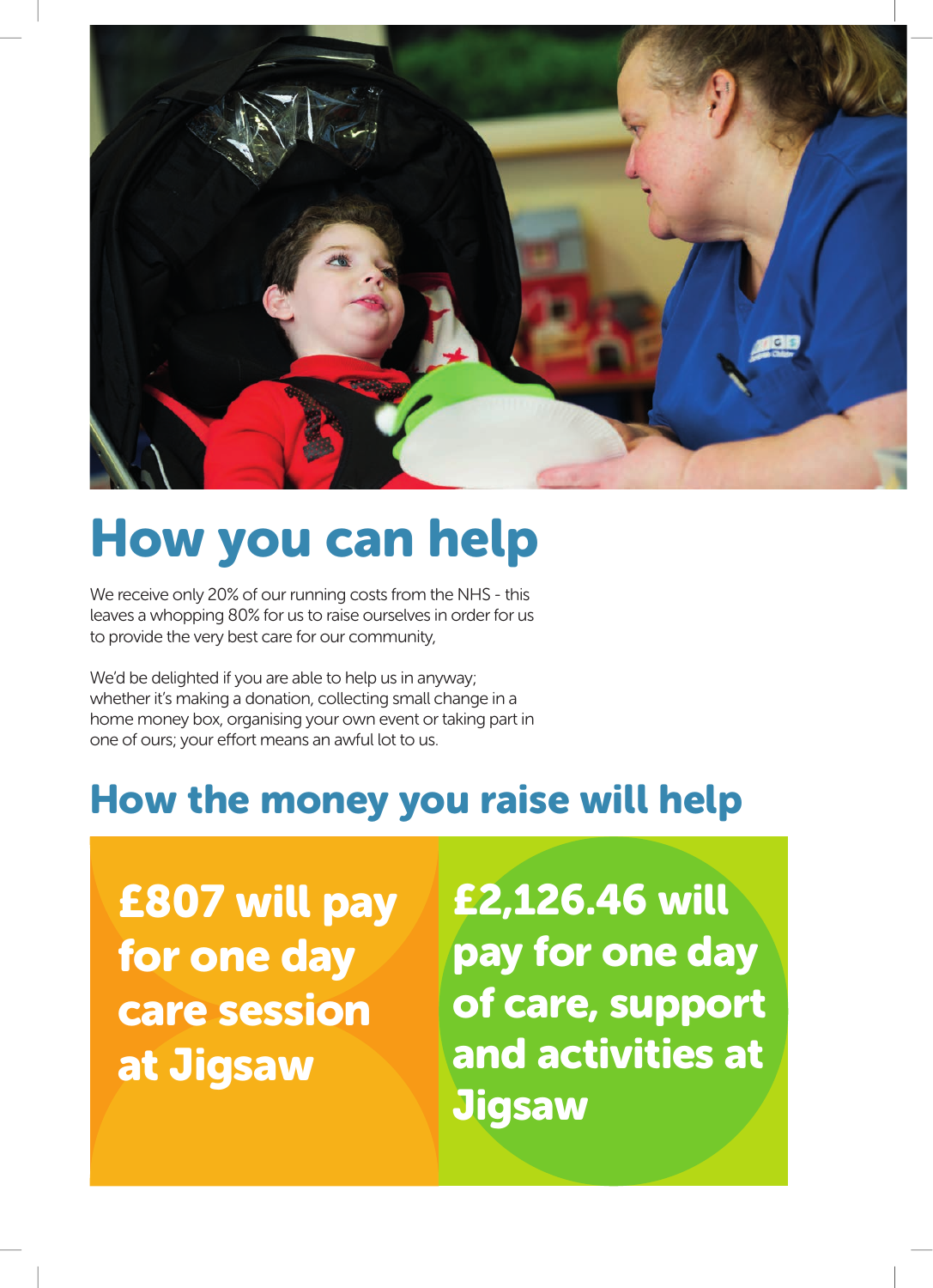### Some of the children Jigsaw helps

### Fraser

Fraser is the second oldest of our four children. He has Cerebral Palsy and needs round-the-clock care. For the first 13 years of his life we cared for him on our own; we didn't know there was a place we could turn to. Having Jigsaw in our lives has really given our whole family a chance for new experiences. Fraser now has somewhere he can go and enjoy himself. Craig, Fraser's dad

### Cameron

Cameron's been coming to Jigsaw for more than 10 years now, it's like his second home. He needs constant one-to-one care, 24 hours a day. I know he'll get that at Jigsaw and I know that even if he's not feeling well they'll be able to care for him properly. It's so clear that the staff treat him as an individual and look to find the potential he has to achieve something new every time he goes. Nicola, Cameron's mum

### Esmee

Our daughter Esmee has been coming to Jigsaw for a few years, and it's a lifeline for us. There's just nowhere else like Jigsaw for her. We know that the Jigsaw nurses will be with her all the time, caring for her with the same love and attention we give her. The sensory room is wonderful and we know for certain a day at Jigsaw has been a day packed with fun for her. Tim and Lorraine Brown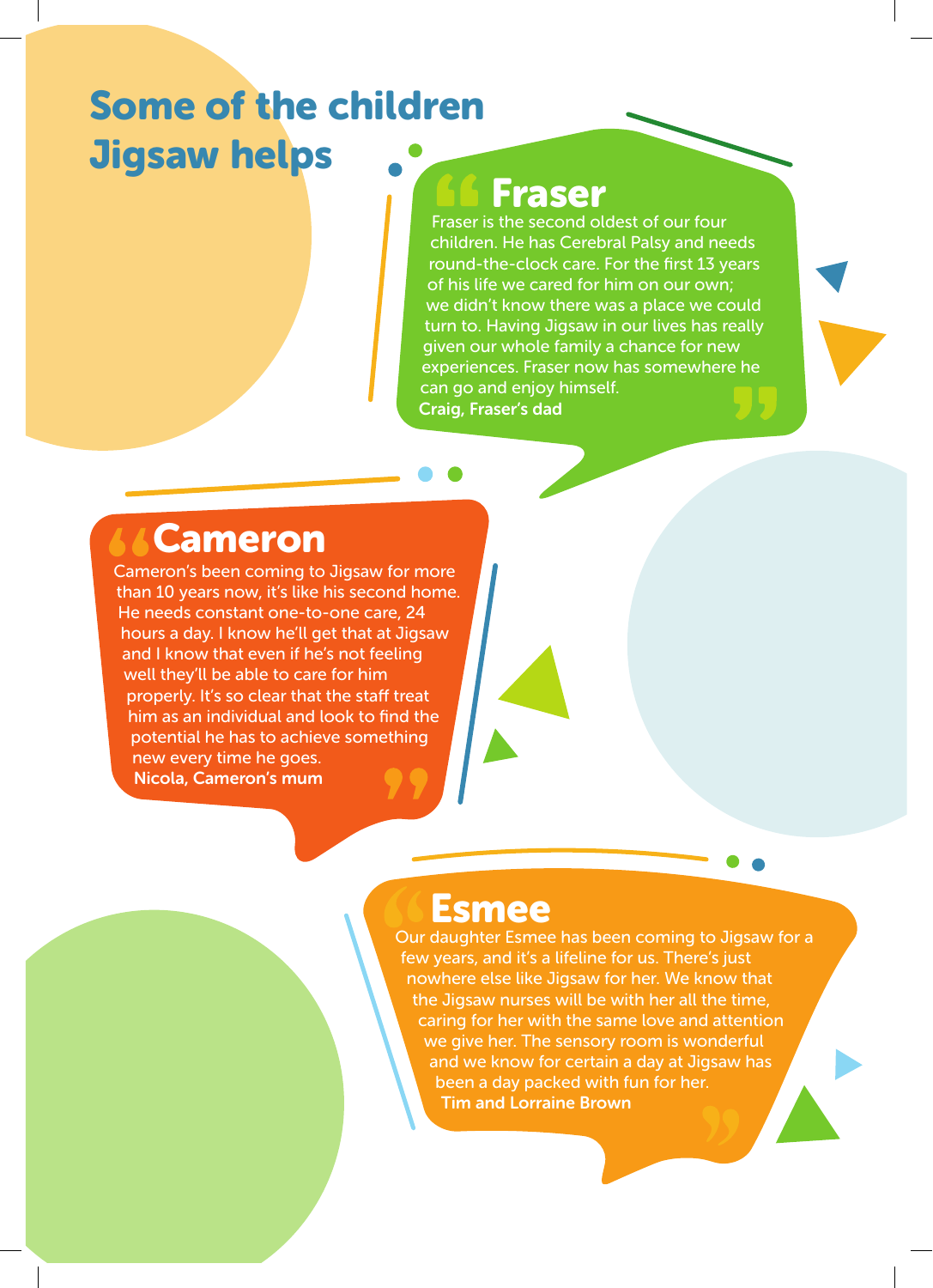### What does a day like Jigsaw look like?

Our day shift staff arrive. After a much-needed coffee (for us!) there's a handover from the night staff, so we know exactly how each child has been overnight.

We don't have fixed times for getting up, we just let the children choose their own times. Like most families will know, the teenagers tend to get up the latest!

Our activities coordinators arrive now and we plan what each child and young adult wishes to achieve for themselves.

Our 'day care' children arrive. Some we see quite regularly and they can just jump right in with the activities we've set up. But, if we've not met a child for a while we'll take time to say hello properly. Lunchtime! Some children have to be fed directly via a tube, others can eat with help from

us. Whatever is needed, we make sure we all gather and share the meal together. It's just like being in a big family house.

After lunch, if appropriate, some children will get ready to go out. However, a lot of the time the children and young adults' needs dictate what activities take place in the unit! If the children are well enough to go out, we'll get the children dressed suitably for the weather and head off. We'll make sure each trip is right for the child and their care needs – quite often a trip out will need two nurses and a lot of specialist kit; it can be quite an expedition!

Everyone will generally be back by now and so we'll have teatime. Again, we all come together to share our meal and talk about all the things we've seen and done. Parents start to arrive to pick up our 'day care' children and they're always very welcome to join us for dinner if they like.

We'll start to get the younger children ready for bed at this time and then settle down with a bedtime story, maybe watch a cartoon or relax by listening to some bedtime music.

Our night care team arrive and the day team will handover to them, making sure the nurses know who's feeling well, who might need some extra attention that evening.

Depending on who's staying with us that night there may be some late feeds needed. For our older children and young adults we might have a movie night or a games night. We want Jigsaw to be a place where teenagers can be teenagers; where they can enjoy themselves, listen to their music, have fun with their friends.

We'll have closed down for the night by now,  $\mathcal Y$  making sure everyone's in their PJs, safe and comfortable in bed. For the most delicate children we'll use a monitor to keep a constant watch on their vital signs as they're sleeping. Temperature control can be difficult for some children, so we have a range of heaters and fans we can bring in to get it just right for everyone. The nursing team will constantly check and monitor every child throughout the night. Some of the children we care for don't really have a 'day and night' routine, so there's usually someone needing our attention. Overnight is also a good, quiet time when we can get our admin done – and a good time to do the laundry and clean up when we've had a particularly messy day.

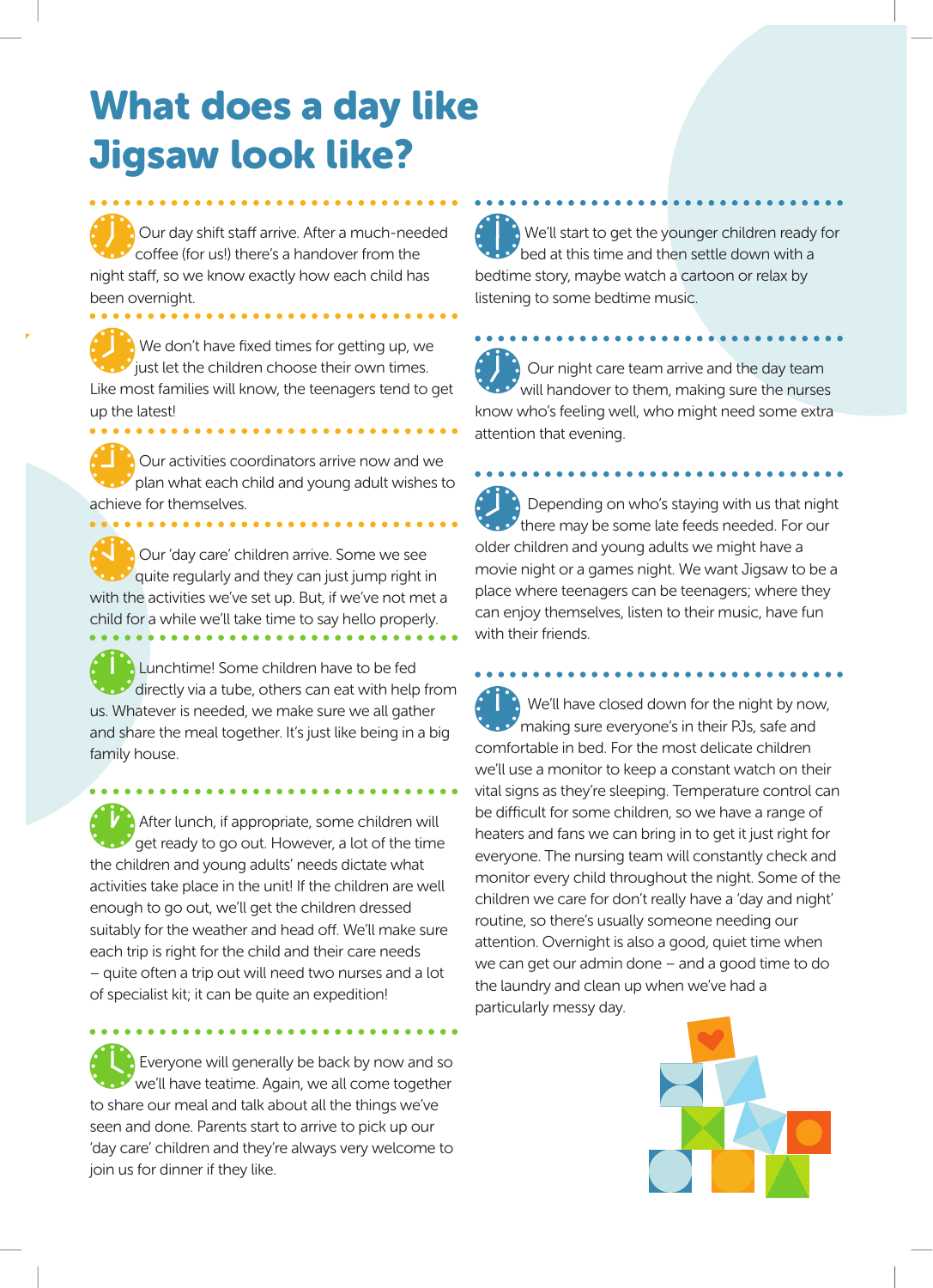### Activities

### Can you design a poster showing what you and your friends would do to raise money for the Hospice?

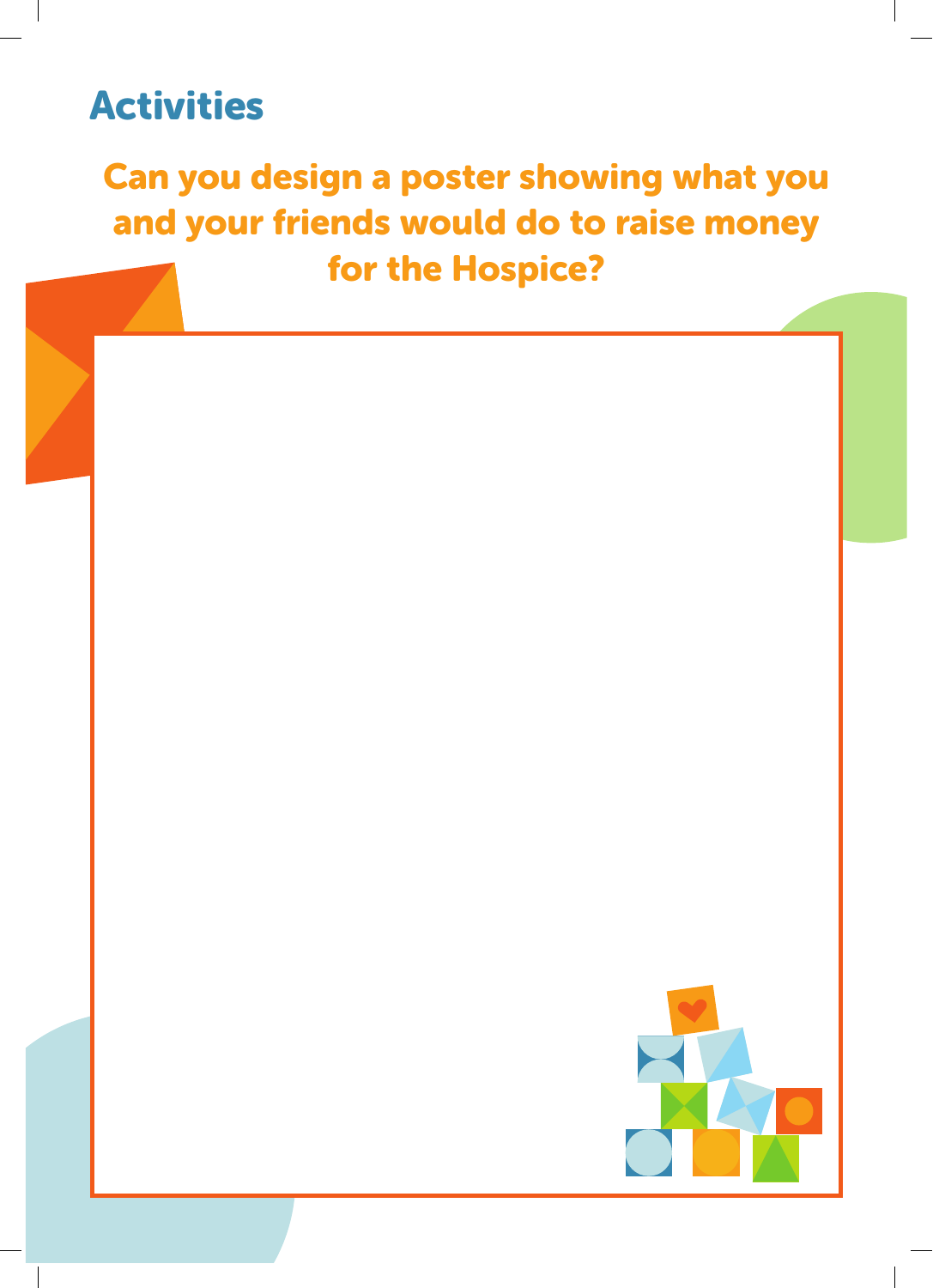### Activities

# Jigsaw wordsearch!

We've hidden some words in the puzzle below that describe the people who work at the Hospice. Can you find them all?

| $\mathbf k$             | i                       | n                       | $\mathbf d$             | $\overline{\mathsf{h}}$ | $\mathbf b$             | W              | $\overline{\mathsf{h}}$ | $\overline{\mathbf{S}}$ | $\overline{g}$          | $\overline{\mathbf{X}}$ | f                       | $\mathbf C$      | $\overline{\mathbf{d}}$ | $\overline{\mathbf{C}}$ |
|-------------------------|-------------------------|-------------------------|-------------------------|-------------------------|-------------------------|----------------|-------------------------|-------------------------|-------------------------|-------------------------|-------------------------|------------------|-------------------------|-------------------------|
| $\boldsymbol{g}$        | $\overline{\mathsf{y}}$ | $\overline{\mathbf{V}}$ | U                       | t                       | $\mathbf{r}$            | e              | $\mathsf{S}$            | y                       | e                       | $\overline{\mathsf{V}}$ | g                       | l                | $\mathbf k$             | $\overline{\mathbf{O}}$ |
| $\overline{\mathsf{n}}$ | i                       | $\mathbf C$             | e                       | $\mathbf C$             | $\mathbf{I}$            | ū              | $\overline{\mathbf{X}}$ | m                       | $\mathbf t$             | $\mathsf{S}$            | n                       | p                | $\overline{O}$          | m                       |
| i                       | u                       | l                       | $\mathbf{r}$            | p                       | a                       | W              | $\mathbf{I}$            | p                       | $\mathbf d$             | $\overline{\mathsf{y}}$ | i.                      | p                | i                       | p                       |
| $\mathbf{r}$            | $\overline{\mathbf{S}}$ | t                       | f                       | $\mathbf b$             | p                       | $\overline{u}$ | $\mathbf k$             | a                       | q                       | t                       | $\mathbf d$             | t                | l                       | a                       |
| a                       | $\boldsymbol{g}$        | u                       | $\mathbf d$             | e                       | f                       | $\mathsf{C}$   | j                       | t                       | W                       | $\mathbf d$             | n                       | $\mathbf{r}$     | e                       | $\overline{\mathbf{S}}$ |
| $\mathbf C$             | $\mathsf{I}$            | t                       | $\mathbf t$             | $\mathsf{S}$            | $\overline{\mathsf{y}}$ | $\mathsf{h}$   | p                       | $\mathsf{h}$            | f                       | $\mathsf{h}$            | a                       | $\mathbf C$      | W                       | $\mathsf{S}$            |
| f                       | p                       | e                       | $\mathsf{S}$            | y                       | p                       | i              | m                       | e                       | y                       | j                       | $\mathbf t$             | $\boldsymbol{g}$ | $\mathbf C$             | i                       |
| $\mathbf{r}$            | $\mathsf{h}$            | $\overline{\mathsf{n}}$ | $\bullet$               | i                       | $\mathbf d$             | $\mathbf l$    | $\mathbf t$             | t                       | $\overline{\mathsf{h}}$ | $\overline{\mathsf{y}}$ | $\mathsf{S}$            | $\mathsf{h}$     | e                       | $\bullet$               |
| i                       | $\mathbf C$             | $\mathbf d$             | $\overline{\mathbf{S}}$ | p                       | $\overline{O}$          | $\mathbf d$    | f                       | i                       | j                       | $\mathbf d$             | r                       | j                | l                       | $\overline{\mathsf{n}}$ |
| e                       | W                       | e                       | U                       | t                       | r                       | r              | p                       | $\mathbf C$             | U                       | $\mathsf{S}$            | e                       | q                | m                       | a                       |
| $\mathsf{n}$            | $\overline{\mathbf{S}}$ | $\mathbf{r}$            | i                       | p                       | $\mathbf C$             | e              | $\mathsf{h}$            | $\overline{\mathsf{n}}$ | $\overline{\mathsf{V}}$ | h                       | $\mathsf{d}$            | W                | $\overline{\mathsf{n}}$ | t                       |
| $\mathbf d$             | $\mathsf{S}$            | t                       | $\bullet$               | $\boldsymbol{g}$        | $\overline{\mathsf{n}}$ | $\mathsf{n}$   | $\mathbf{r}$            | a                       | $\mathbf d$             | e                       | $\overline{\mathsf{n}}$ | $\mathbf C$      | t                       | e                       |
| $\mathbf{I}$            | f                       | $\bullet$               | W                       | $\mathbf{r}$            | $\mathsf{h}$            | e              | p                       | h                       | $\overline{\mathbf{X}}$ | W                       | U                       | e                | r                       | q                       |
| $\overline{\mathsf{y}}$ | t                       | g                       | e                       | $\overline{\mathsf{n}}$ | t                       | l              | e                       | $\boldsymbol{g}$        | U                       | q                       | f                       | f                | q                       | W                       |

#### Did you manage to find all the words? Here is a list for you to check...

Children, Kind, Helpful, Understanding, Friendly, Caring, Sympathetic, Tender, Compassionate, Gentle, Nice.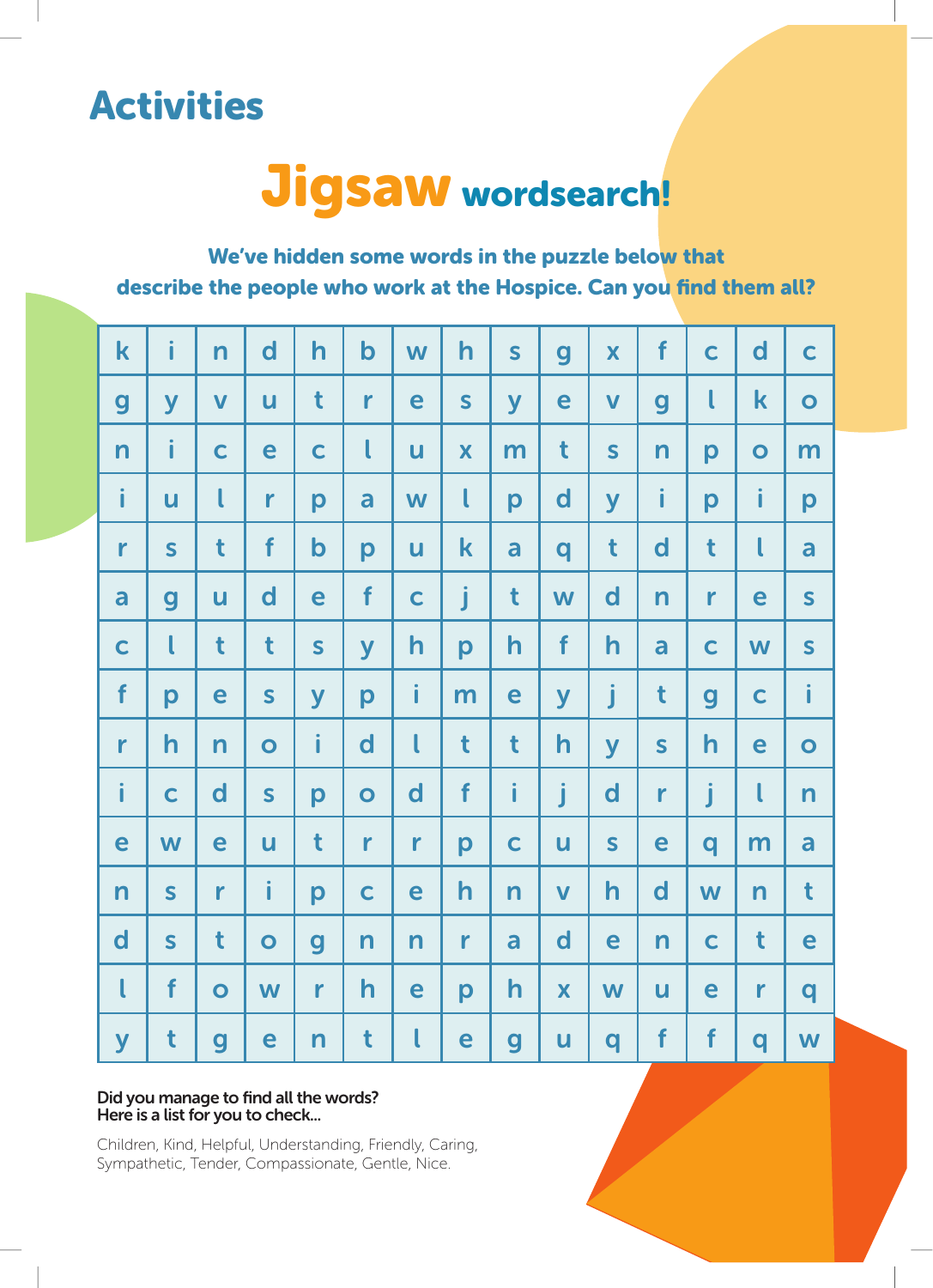

## Fundraising Ideas

Working together will help your students become inspired by Jigsaw and enjoy raising money for children who have fewer advantages than they do.

Here are some fundraising ideas for every term:

#### Year round activities

- ❒ Organise a non-uniform or themed fancy dress day
- $\Box$  Show off with a talent show or battle of the bands
- □ Get staff to take on a challenge decided on by students
- $\Box$  Get competitive and run a quiz
- ❒ Pyjama day / onesie day
- $\Box$  Cake sale /raffle
- ❒ £5 into £50 Give student groups a sum of money (£5) and a time limit (three months) to increase this by devising a money generating activity. Ideas include: planting vegetable seeds and selling produce; baking and selling cakes; investing.
- ❒ Sponsored Big Walk
- ❒ Bad Hair Day

#### Summer term ideas

- **□** Charity parents race on sports day
- ❒ Family Fun Day
- □ After school party
- ❒ Donate proceeds from Fete

#### Autumn term ideas

- ❒ Charity Art Exhibition of pupil's artwork showing their favourite summer holiday memory
- ❒ Harvest Festival collection or auction of produce
- ❒ Breakfast Club

#### Winter term ideas

- ❒ Santa dash
- ❒ Christmas Disco
- ❒ Ask for donations for Jigsaw Hospice at your Christmas concert or play
- ❒ Don your best festive jumpers, Santa suits, fairy dresses and elf ears for a festive fancy dress day

#### Spring term ideas

- ❒ Car Park Car Wash
- ❒ Easter Treasure Hunt
- ❒ Decorate an egg
- □ Easter bonnet fancy dress day
- □ Crazy hair day Wear your hair bad to school
- ❒ World Book Day dress up as your favourite character

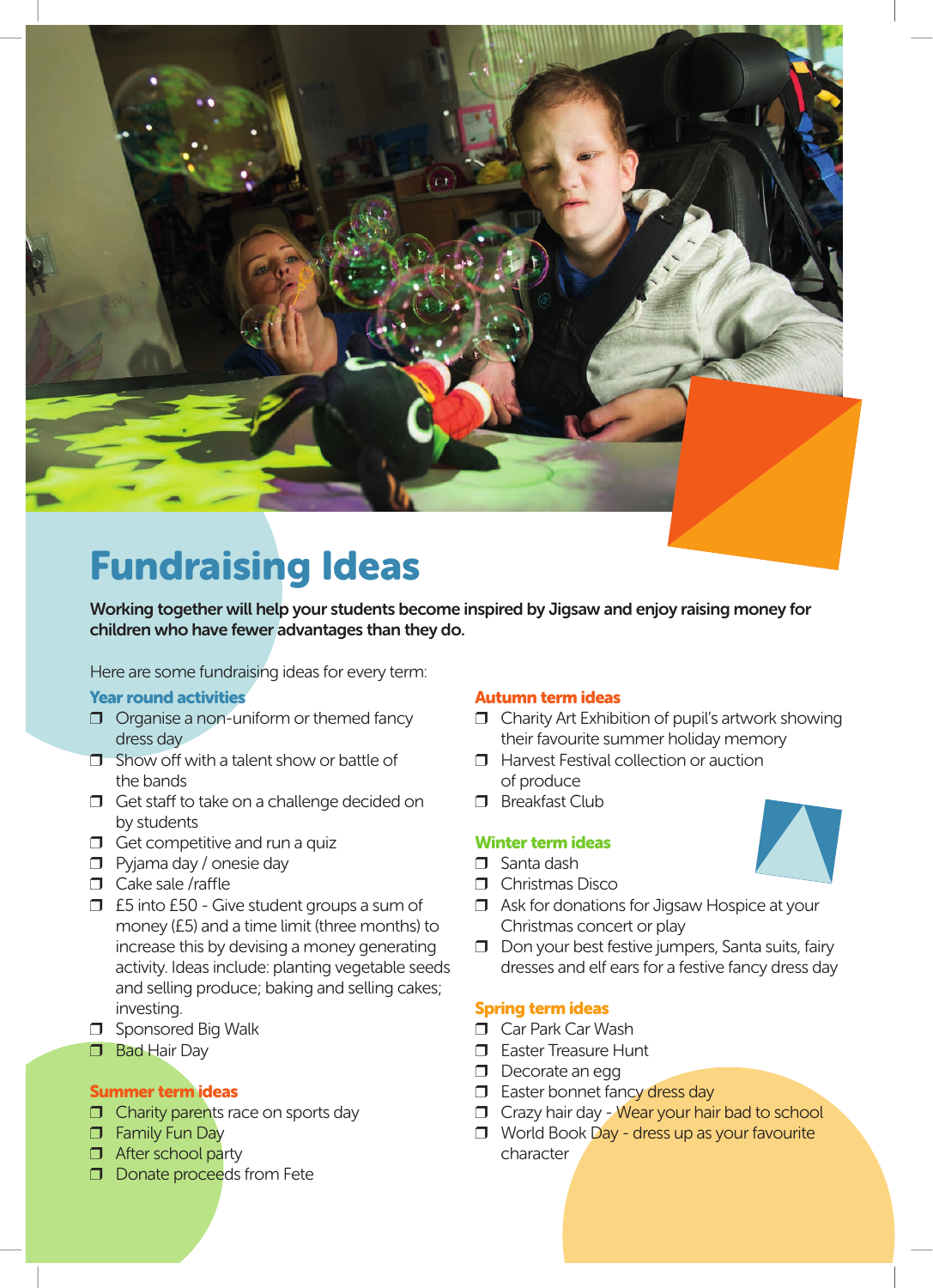## What could you do? Let us know...

It's important you let us know what fundraising activity you are going to be doing not only so we can support you but also if anyone calls us for information, or is checking out if you are fundraising with our knowledge we will be able to answer.

| <b>Personal Details</b>                                                                                                                                                    |                                                                                                                                               |  |  |  |  |  |  |  |  |  |
|----------------------------------------------------------------------------------------------------------------------------------------------------------------------------|-----------------------------------------------------------------------------------------------------------------------------------------------|--|--|--|--|--|--|--|--|--|
|                                                                                                                                                                            |                                                                                                                                               |  |  |  |  |  |  |  |  |  |
|                                                                                                                                                                            |                                                                                                                                               |  |  |  |  |  |  |  |  |  |
|                                                                                                                                                                            |                                                                                                                                               |  |  |  |  |  |  |  |  |  |
|                                                                                                                                                                            |                                                                                                                                               |  |  |  |  |  |  |  |  |  |
|                                                                                                                                                                            |                                                                                                                                               |  |  |  |  |  |  |  |  |  |
| <b>Event Details</b>                                                                                                                                                       | ,我们也不能会有一个人的事情。""我们的人们是不是我们的人,我们也不能会有一个人的人,我们也不能会有一个人的人,我们也不能会有一个人的人,我们也不能会有一个人的人                                                             |  |  |  |  |  |  |  |  |  |
| <b>Event Title</b>                                                                                                                                                         | <u> 1989 - Johann Stoff, deutscher Stoff, der Stoff, der Stoff, der Stoff, der Stoff, der Stoff, der Stoff, der S</u>                         |  |  |  |  |  |  |  |  |  |
| <b>Event Date</b>                                                                                                                                                          | ,我们也不会有什么。""我们的人,我们也不会有什么?""我们的人,我们也不会有什么?""我们的人,我们也不会有什么?""我们的人,我们也不会有什么?""我们的人                                                              |  |  |  |  |  |  |  |  |  |
|                                                                                                                                                                            |                                                                                                                                               |  |  |  |  |  |  |  |  |  |
|                                                                                                                                                                            |                                                                                                                                               |  |  |  |  |  |  |  |  |  |
|                                                                                                                                                                            | If this is a sponsored event, we will send you some sponsorship forms.                                                                        |  |  |  |  |  |  |  |  |  |
| If you are taking part in a running event we can provide you with a promotional t-shirt<br>Please indicate quantities:<br>T-shirt: $(S \cap M)$ $(L \cap L)$ $(L \cap XL)$ | <b>XXL</b><br>) 3-4yrs $\bigcirc$ 5-6yrs $\bigcirc$ 7-8yrs $\bigcirc$ ) 9-11yrs $\bigcirc$ 12-13yrs                                           |  |  |  |  |  |  |  |  |  |
|                                                                                                                                                                            | Please detail below how many of the following items you require for the event:                                                                |  |  |  |  |  |  |  |  |  |
| Collection buckets: ________                                                                                                                                               | Collection boxes: ________                                                                                                                    |  |  |  |  |  |  |  |  |  |
| Leaflets: ________                                                                                                                                                         | Balloons: ________                                                                                                                            |  |  |  |  |  |  |  |  |  |
| Date: $\frac{1}{2}$                                                                                                                                                        |                                                                                                                                               |  |  |  |  |  |  |  |  |  |
|                                                                                                                                                                            | Please email your completed form back to us at info@jigsawhospice.org<br>or post to Jigsaw Children's Hospice, Durdar Road, Carlisle, CA2 4SD |  |  |  |  |  |  |  |  |  |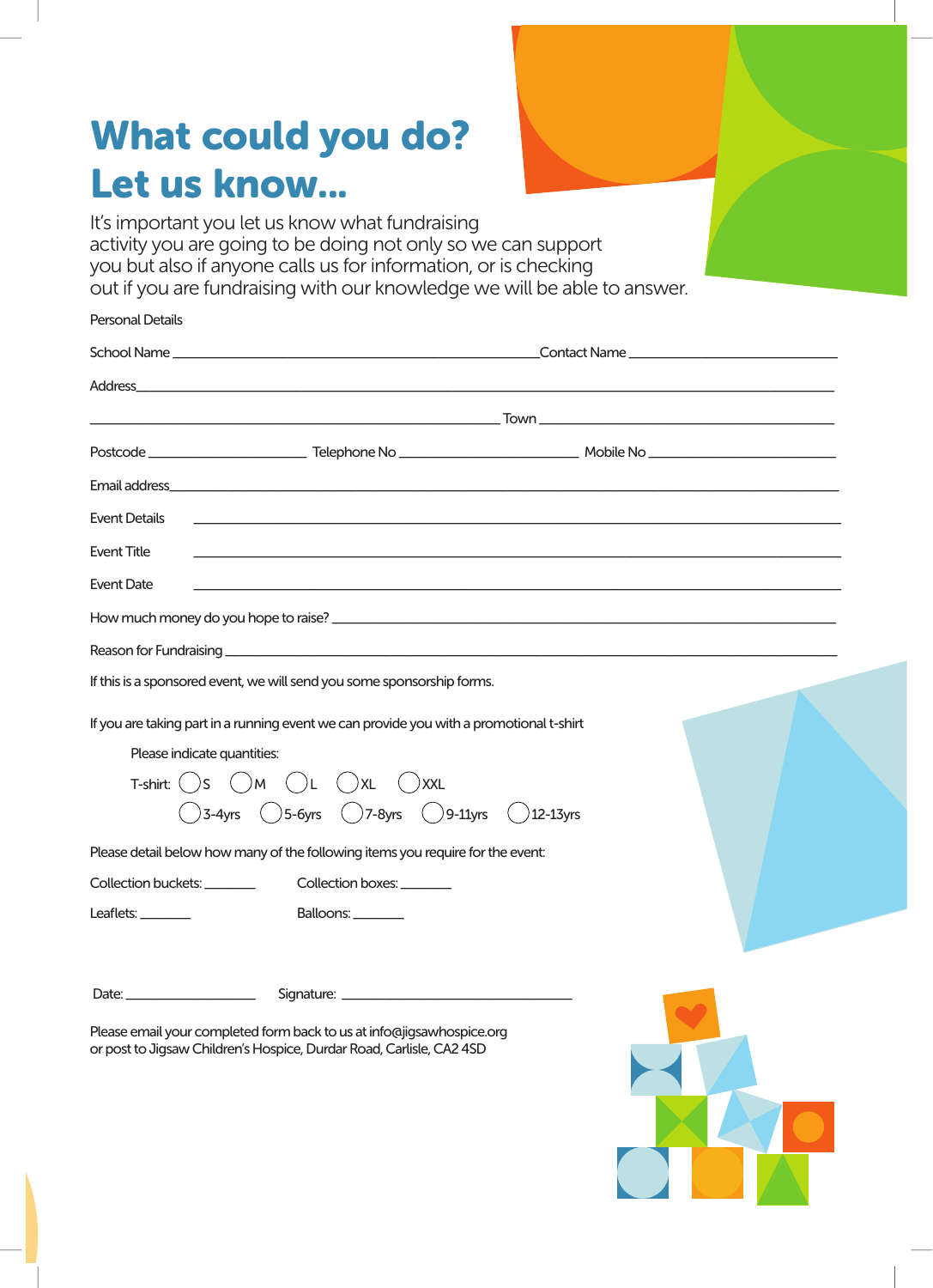### Launching Your Event

Now you've decided to hold a fundraising event for Jigsaw, it's time to start planning! We hope all of the information over the next couple of pages makes it as easy and enjoyable as possible to plan your event.

#### How are you going to fundraise?

First of all you need to decide how you are going to raise money at your event. Will you sell tickets, hold a raffle or tombola?

If you are approaching local businesses, then make sure to contact our fundraising team in advance on 01228 810801 and they will provide you with a letter of authority.

#### Setting a budget!

Setting a budget for your event is crucial so you don't end up spending more than you can make back – it also means you raise as much as you set out to.

#### Setting the date and time

The timing of your event is entirely up to you. Just arrange a time that suits you.

#### **Publicity**

Promoting your event is vital to its success and you will find some template press releases, and a poster in this pack to help you achieve this. Please let us know if you would like any additional quotes from the hospice to include in your press release.

#### Local media

Your local newspaper or radio stations may be able to help you promote your event. You will find their contact details on their website and send over a press release for your event and how people can get involved.

#### Social media

Creating a Facebook event is a great way to invite and tell people about your event. If your event is open to the public, you can always promote it on Twitter too. Make sure to include our social media details on your posts; Facebook / JigsawHospice and Twitter @JigsawHospice

#### **Posters**

Designing and displaying posters around your local area is the simplest way of spreading the word about your event. Please use our template posters to do this.

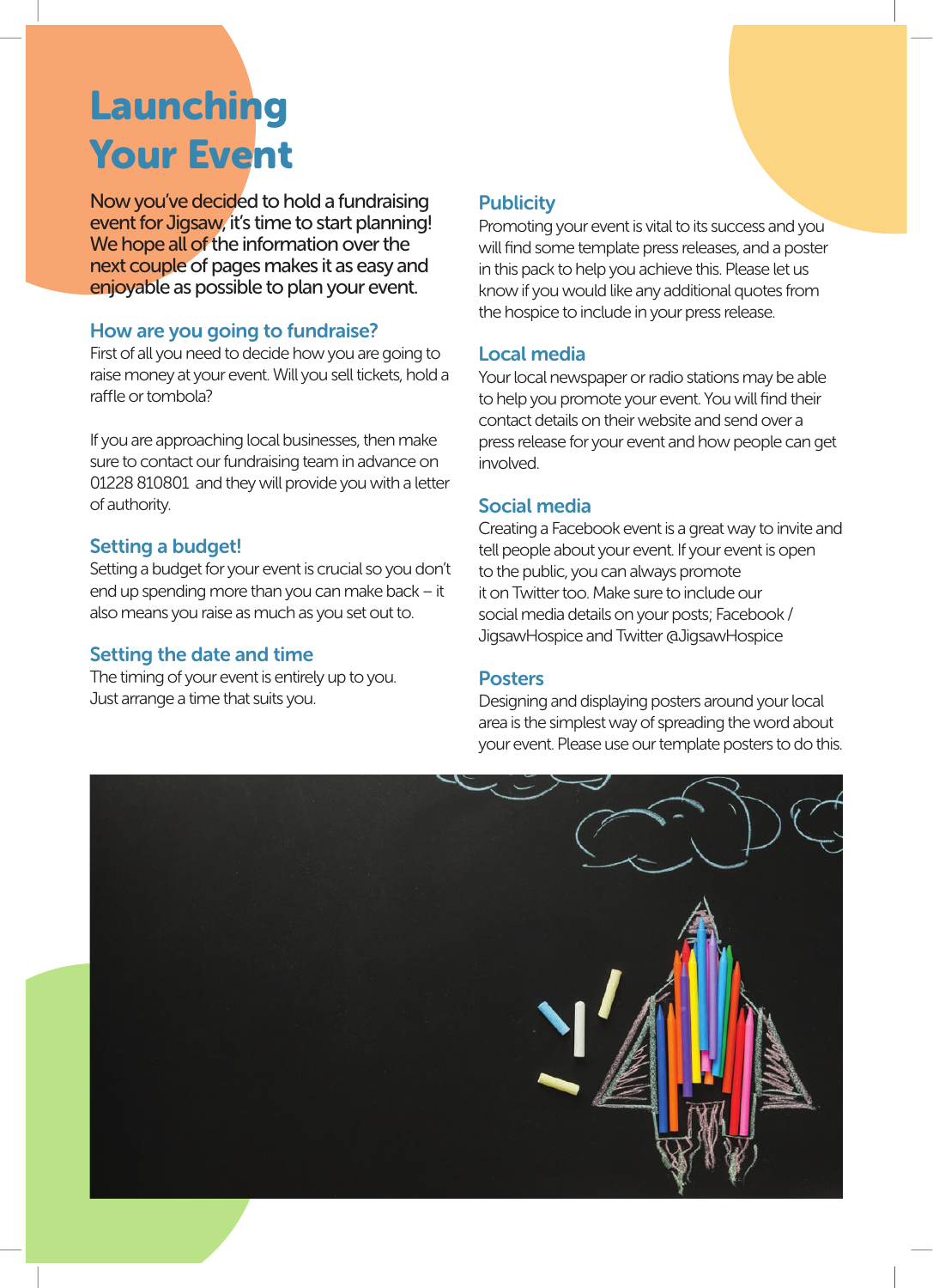## Fundraising Guidelines, keeping it legal & safe - 1

The guidelines outlined below are to help you make sure your fundraising is legal and safe.

Fundraising is regulated by law. You, as a fundraiser, and Jigsaw Hospice can be fined for non-compliance with legal regulations which also include health and safety legislation.

#### Use of our logo

The Charity's name and logo are very valuable to us and we have to protect the use of them. In addition, under the Charities Act 1992, there are strict regulations regarding the use of a charity's name on literature. For this reason please contact us for advice and permission to use Jigsaw's logo before you produce any printed materials, including posters, tickets, and brochures. However, two key points to remember is to make it clear on all materials that you are fundraising 'in aid of' Jigsaw and include our registered charity number 1008796.

#### **Collections**

Collecting money in a public place is not allowed without permission to do so. If you want to do a street collection you will need a licence from the local council. Once they have granted a licence you should receive a set of rules to follow during your collection. Street collections are a popular way of fundraising so make sure you apply for the licence in advance. If you telephone your local council they may tell you if the day you want is available, before you submit the application. If you want to collect on private property, e.g. in a supermarket, shopping centre, railway or bus station, and private club, you do not require a licence, however, you will need the permission of the owner. It is illegal to collect door-to-door without a licence. It is illegal; for children under the age of 16 to collect, unless it is on private premises and they are accompanied by an adult.

You must wear an identity card when making collections in public places. Please contact the Fundraising Dept., about this. It is illegal to use an open bucket or box for collections they must be sealed. We will provide you with sealable buckets or boxes. Please return any boxes or buckets to us sealed, we will open them in the required conditions and let you know how much they contained.

#### Risk assessments

Identify any hazards and assess any risks at your activity that you'll need to consider. Ensure you have adequate first aid cover available for the scale of your activity. If you're not sure, check with your local council. See Keep It Safe

#### **Insurance**

Please remember you are responsible for the activity and we cannot accept liability for any fundraising activity or event you undertake. If you are planning an activity that involves the general public you'll need to budget for public liability insurance, which can be obtained from any insurer. If you are holding the event in a venue which has liability

insurance (such as a village hall or pub) check they have the appropriate insurance and that it covers your activity.

#### Get consent

You will need to get parental permission if children are helping or if you're taking photographs of children. Children under the age of 16 must be accompanied by an adult.

#### Food hygiene

Food safety laws apply when food is available whether it is for sale or not. Ensure you follow food hygiene procedures. Contact your local council for food hygiene regulations at events or see food.gov.uk

#### **Licences**

Ask your local council whether or not you need to obtain any special licences e.g. public entertainment. A licence will be needed if you are selling alcohol at your event.

You can overcome this by holding your event on licenced premises, or by asking a pub to organise the bar at your venue.

![](_page_10_Picture_21.jpeg)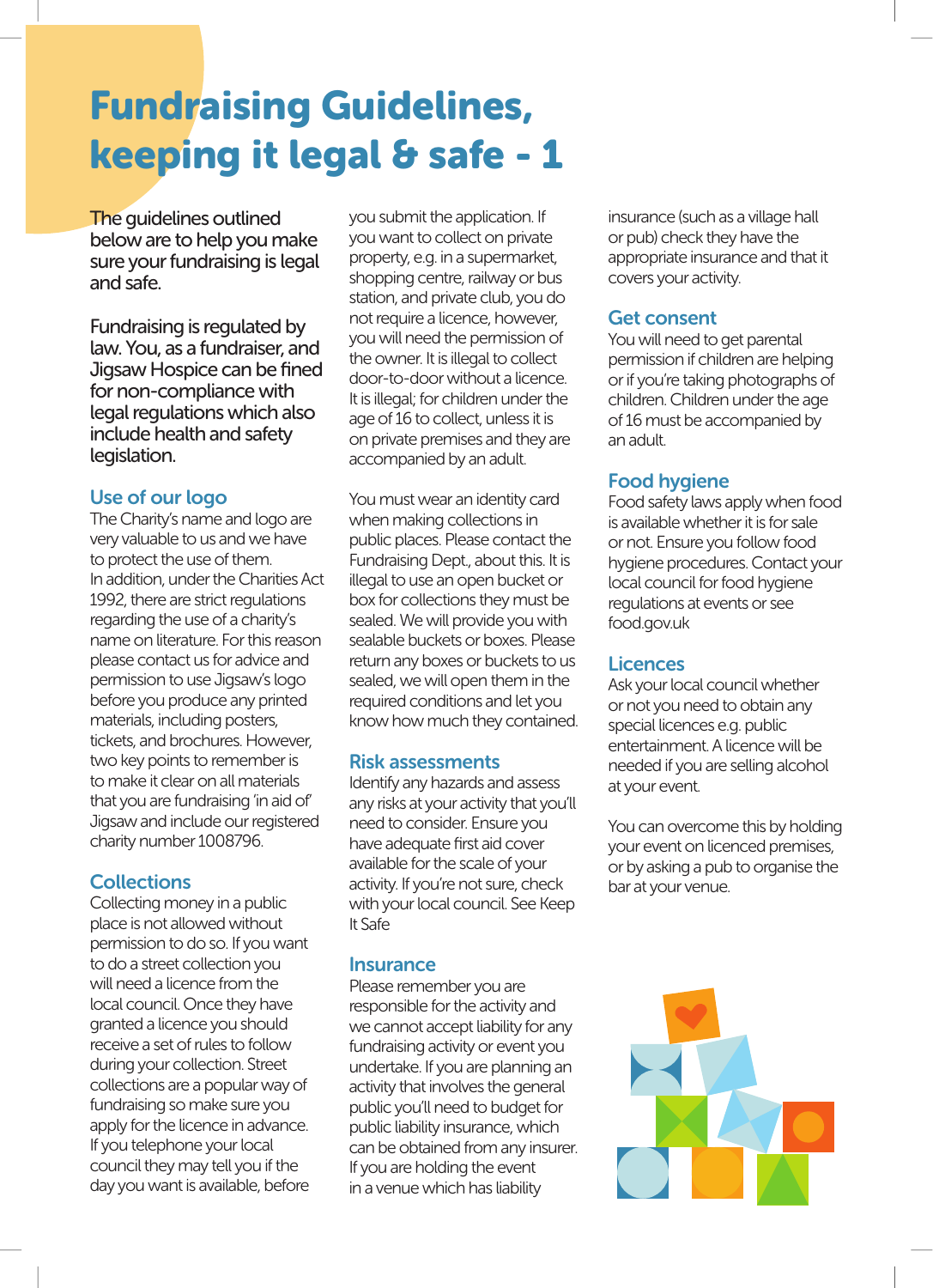### Fundraising Guidelines, keeping it legal & safe - 2

#### Lotteries and raffles

A lottery is a game of chance in which tickets are sold, enabling the holder to win a prize or money. When an element of skill is introduced then it becomes a competition and has fewer restrictions.

A raffle is just another word for lottery.

#### There are three types of lottery:

1. Private lotteries: If you hold<br>1. a raffle at your workplace or club, there is no need to obtain a licence and no limit on the size of the lottery. We would encourage you to do this type of lottery as it is much easier to run and less complicated legally. The lottery must be promoted by someone from within the company and only advertised on the premises. Traditionally this would be done with a book of cloakroom tickets.

2. Small lotteries: When a raffle<br>2. is not the main focus, but part of a larger event, a licence is not required. There must be no cash prizes, and the ticket sales and announcement of the results must be carried out during the event. No more than £250 can be spent on buying prizes although there are no limits on the value of donated prizes.

 $3.$  Public lotteries: If you hold  $3.$  a larger raffle that is open to members of the public, the raffle must be registered with the local authority. A named promoter should be nominated to take responsibility for the raffle. If ticket

![](_page_11_Picture_8.jpeg)

sales exceed £20,000 you must register with the Gaming Board. This type of lottery would require professionally printed tickets with additional terms and conditions of play included.

#### Keep It Safe

It is important to make sure that while everyone at your event is having fun that they are also safe, including spectators.

- You must adhere to the Health and Safety at Work Act 1974 and all other relevant subordinate legislations.
- Jigsaw cannot accept responsibility for any accidents.
- Always ensure children are safe and that you do not allow them to ask for or collect money alone or without an adult.
- Take care with personal security if you are going to be carrying money around. Make sure you always use a safe route and are accompanied at all times.
- Ensure no-one is fundraising, working or spectating in an unsafe environment. The Health and Safety Act applies to volunteers and workers.

• If you are using contractors, sub-contractors or external facilities, check they are compliant with insurance and health and safety standards. Also that they have the relevant experience.

#### The money

For your own protection make sure you count the money you've collected with another person present and have them verify the total amount raised. Ask people who want to make a donation by cheque to make it payable to the Eden Valley Hospice & Jigsaw, Cumbria's Children Hospice. Make sure any cash donated is kept in a secure place and is banked as soon as possible.

If you have any questions at all about legalities please call us on 01228 810801 and we will be more than happy to advise.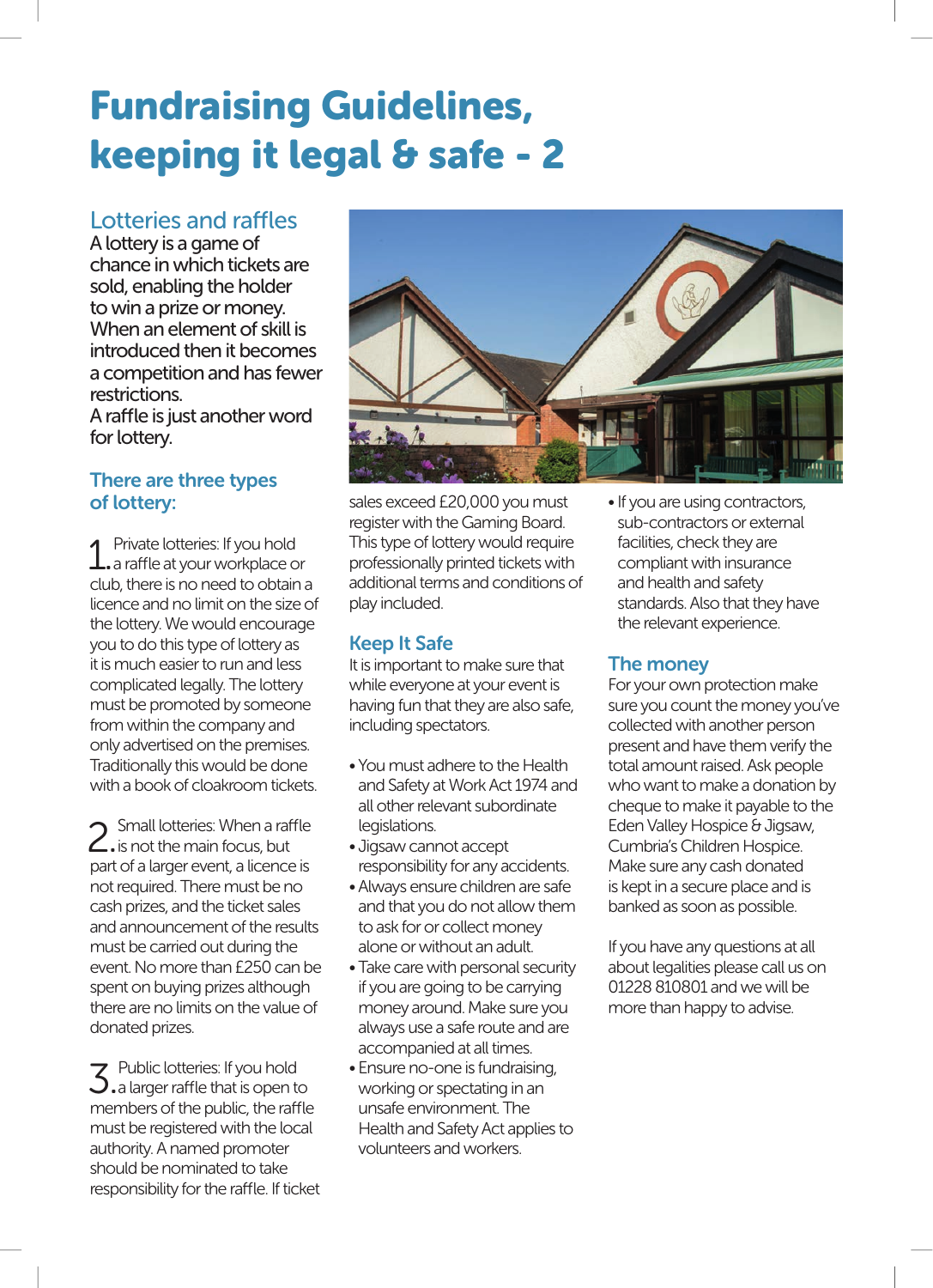![](_page_12_Picture_1.jpeg)

![](_page_12_Picture_2.jpeg)

**Cumbria's Children's Hospice** 

Find out more about the care, support and activities provided at Jigsaw please visit www.jigsawhospice.org or call 01228 810801.

![](_page_12_Picture_5.jpeg)

Jigsaw, Cumbria's Children's Hospice **No. 3 and August** a JigsawHospice

![](_page_12_Picture_7.jpeg)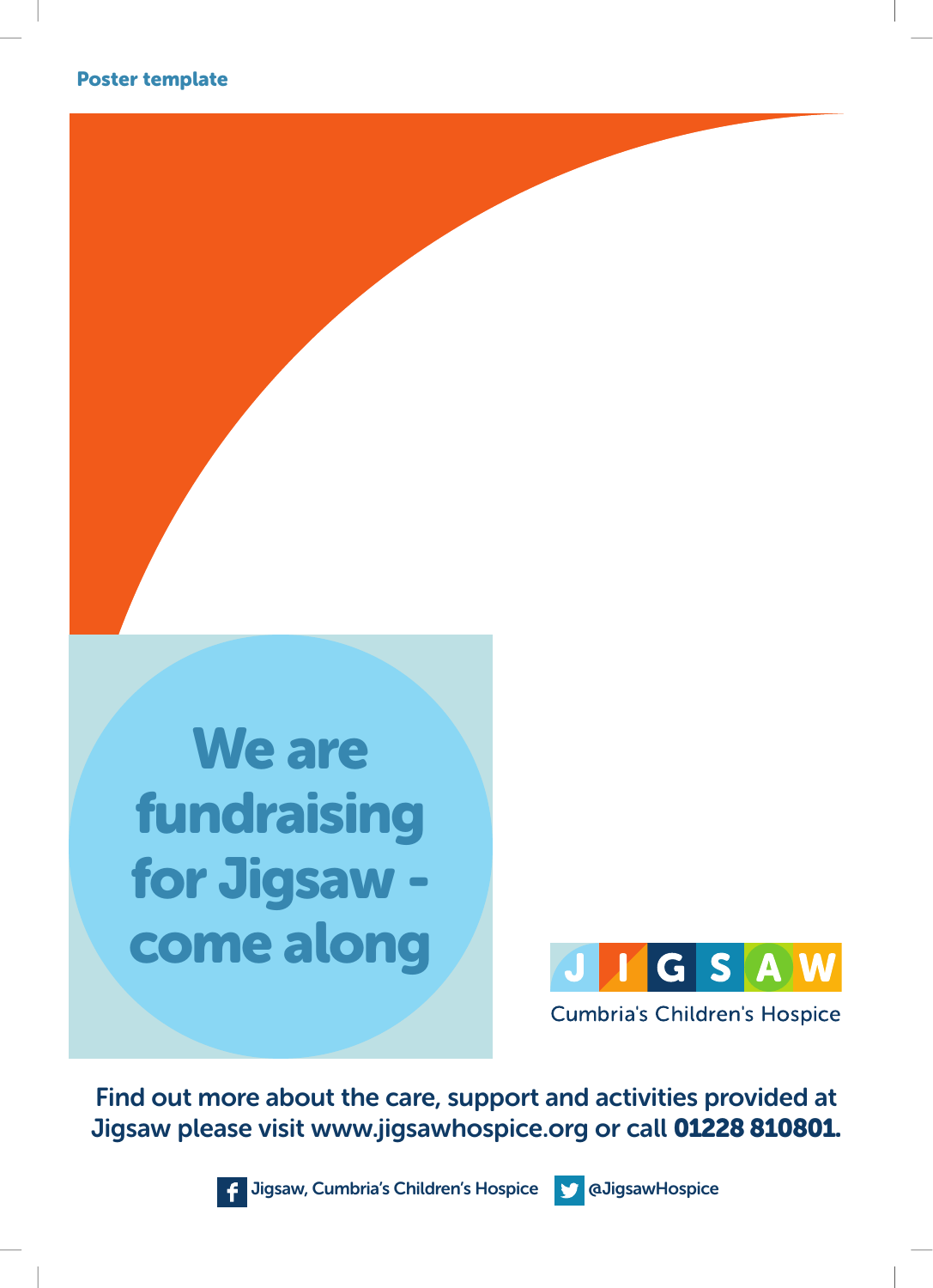# Stop Press... Your School PR...

suggested wording...

### Pre Event

The [insert school name], from [insert location] is holding a [insert type of event] on [insert date] in order to raise money for Jigsaw Cumbria's Children's Hospice which provides care and support when it matters most.

The event invites [locals/friends/family/ customers] to enjoy a fun-filled day including [insert example activities/agenda]. With help from supporters, the [school name] is hoping to raise [insert amount] through [insert raffle/ticket sales etc.].

Community Fundraising Manager, Katrina Sander, said: "We are so thankful that [insert school] is holding such a fantastic event. It's going to be a great [night/day] raising vital funds and awareness for the Hospice."

Jigsaw provides day to day care, support and activities to children and young people living with a life limiting illness. Our care is provided in a home from home setting and each young person's care is personalised towards their own needs.

#### EVENT DETAILS:

Name: [insert name of event] Date: [insert date of event] Location: [insert where the event will be taking place] Cost: [insert price of tickets to attend]

- Ends – PHOTO NOTES: Photo 1 (L-R): [Insert name(s) of people in the above image from left to right, where it was taken and what they're doing]

NOTES TO EDITOR

[Insert school name], from [insert location] held a [insert type of event] in order to raise money for Jigsaw Children's Hospice.

### Post Event

The fundraiser, which took place on [insert date] featured [insert example activities/agenda].

With support from [locals/friends/family/ customers], the [insert school name] raised a total amount of [insert amount] for Jigsaw.

[Insert school name] said: "We are delighted to have held a spectacular fundraising event for Jigsaw Cumbria's Children's Hospice. It's such a great opportunity for people to have some fun while raising awareness for such a worthy cause".

Community Fundraising Manager, Katrina Sander says: "It's really great to see local schools such as [insert name] host events like this. We want to thank them and all the people who attended and donated."

Jigsaw provides day to day care, support and activities to children and young people living with a life limiting illness. Our care is provided in a home from home setting and each young person's care is personalised towards their own needs.

- Ends – PHOTO NOTES: Photo 1 (L-R): [Insert name(s) of people in the above image from left to right, where it was taken and what they're doing]

NOTES TO EDITOR

![](_page_13_Picture_20.jpeg)

tip... you can copy and paste this text then edit.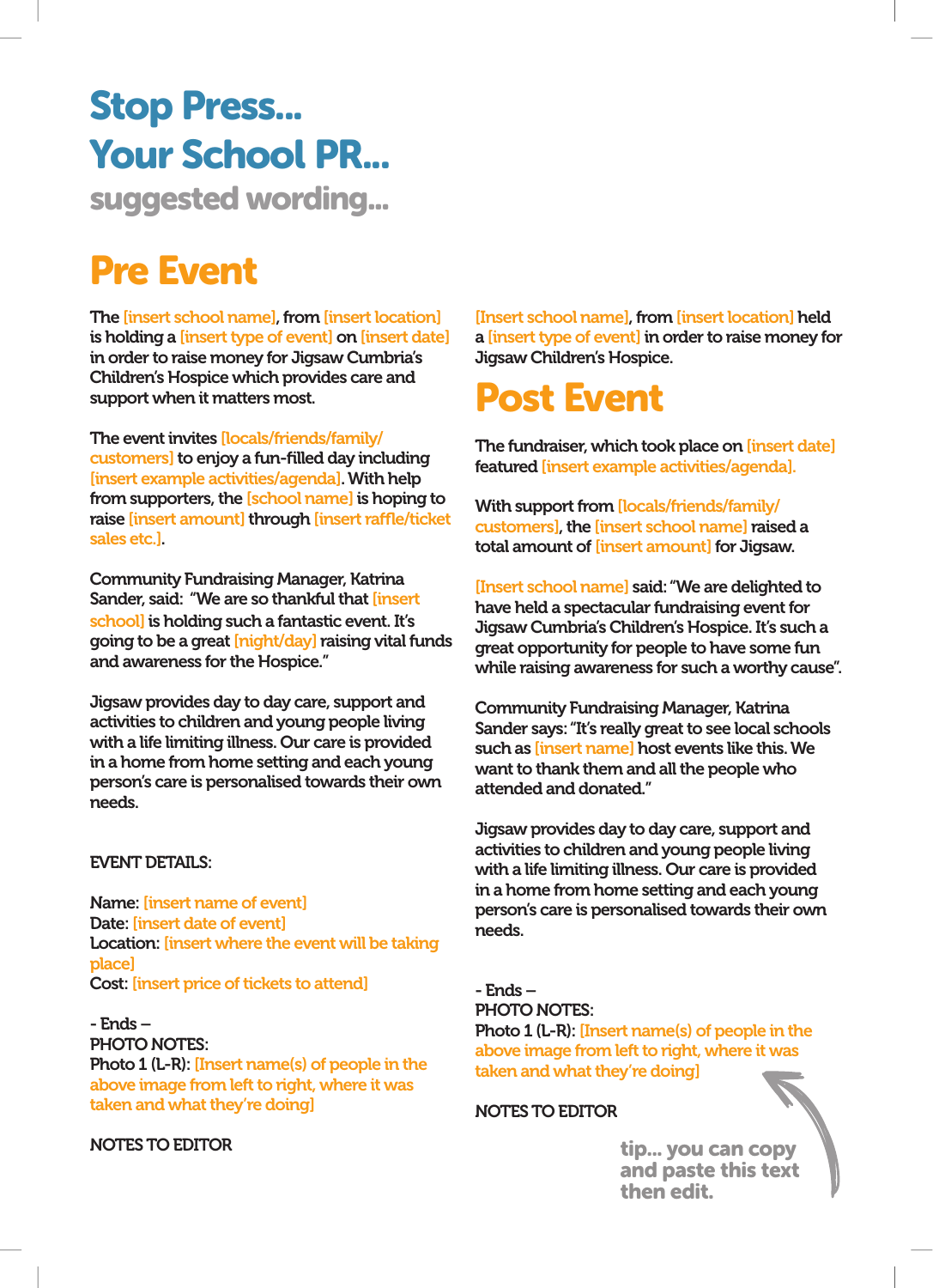![](_page_14_Picture_0.jpeg)

### Thank you's... and getting money to us

#### Thank you's

Once you know how much your event has raised why not send a thank you out to your guests to let them know how much the event raised. You can do this by email or by using social media or send a post event press release to your local media. As a special thank you our hospice mascot will be able to visit you school for a special assembly to meet everybody who has helped with your fundraising.

#### Getting your money to us

By hand – if you live locally to Jigsaw, you are more than welcome to drop the cash into our Reception on Durdar Road, Carlisle (Mon to Fri 8.30am to 7pm, Sat and Sun 10am to 7pm). The Fundraising Team are available Monday to Friday between 9am and 5pm.

By post – Please do not send any cash in the post, please send cheques made payable to Jigsaw Cumbria's Children's Hospice. Please include your contact details and how the money was raised with the cheque so we can thank you accordingly. Please send cheques to: Jigsaw, Cumbria's Children's Hospice, Durdar Road, Carlisle, CA2 4SD

By phone – To pay over the phone please call us on 01228 810801 with your payment details.

**Online –** If you held a sponsored event and used an online giving page such as Just Giving or Virgin Money Giving, then the money will already be coming straight to us or click on the donate button on the Jigsaw website - www.jigsawhospice.org

Direct Transfer – You can also transfer the funds direct into our bank account. The details you will need are:

- Bank Name HSBC
- Account number 71888307
- Sort code 40-16-22

Please use your School name as the reference so we can trace the money to your event. Please let the fundraising team know by calling 01228 817613 when and how much money you have transferred so we can keep a look out for it.

![](_page_14_Picture_14.jpeg)